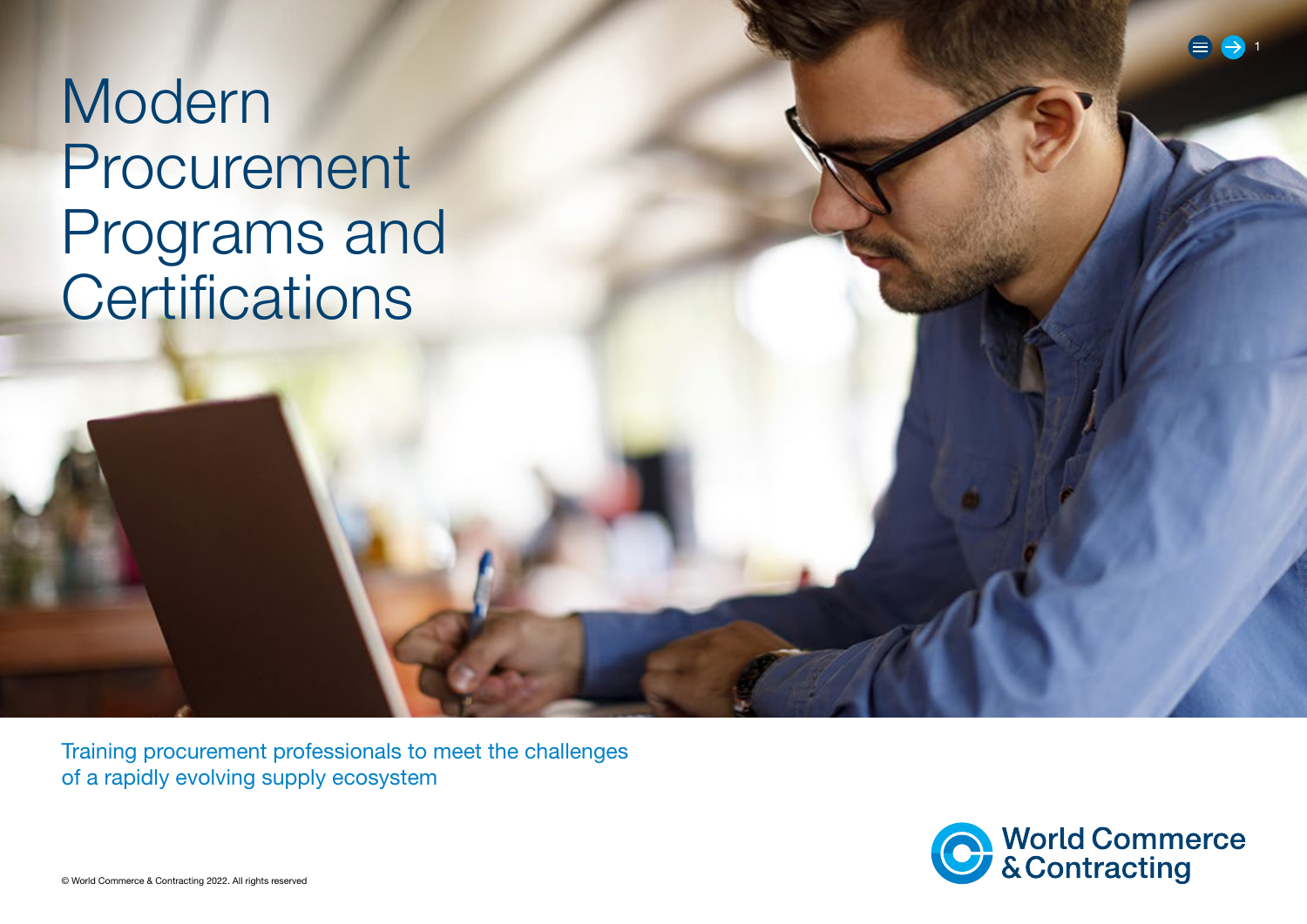## **Contents**

- 2 Modern Procurement: It's time for a refresh
- 3 At a glance
- 4 [About Modern Procurement training](#page-3-0)
- 5 [Supporting the shift from tactical to strategic](#page-4-0)
- 6 [Modern Procurement certification pathway](#page-5-0)
- 7 [Program details](#page-6-0)
- 13 [How to enroll](#page-12-0)
- [14 Prices](#page-13-0)
- 15 [Our procurement expert in residence](#page-14-0)

## Modern Procurement: It's time for a refresh

WorldCC's Modern Procurement training is different. It delivers the experts needed to drive modern economies. We offer a journey – from acknowledging the experts who will lead this transformation, through to the Associates who will become the leaders of the future.

#### World Commerce & Contracting – bringing new thinking for new times

Modern Procurement is about reimagining what the function does, how it operates and the capabilities it needs to deliver value in a rapidly changing world. From its wealth of research and engagement with industry leaders, WorldCC has identified critical needs and attributes:

- Supply chain resilience
- Category value creation strategies
- High performing supplier partnerships and innovation
- Accelerated adoption of digital and analytics
- An agile operating model.

#### The journey

The Modern Procurement program provides an understanding of how procurement, supply chain and sourcing interconnect – and how roles within them are changing. It equips participants for the integration of procurement with commercial and contract management, providing the tools and the insights that foster collaboration and fuel performance. Together, these transition procurement from a functional discipline into an essential business service.

#### Equipping you and your team with the adaptive commercial skills needed to support sustainable career growth

Grasping this exciting mission means discarding (and unlearning) some of the mantras of the past and building on what remains to deliver an increased contribution and business influence.

World Commerce & Contracting is committed to helping our members improve capabilities, connect and share knowledge and leading practice. We're ready to get you and your team on the learning path that will drive impact.



Sally Guyer Global CEO, WorldCC



Tim Cummins President, WorldCC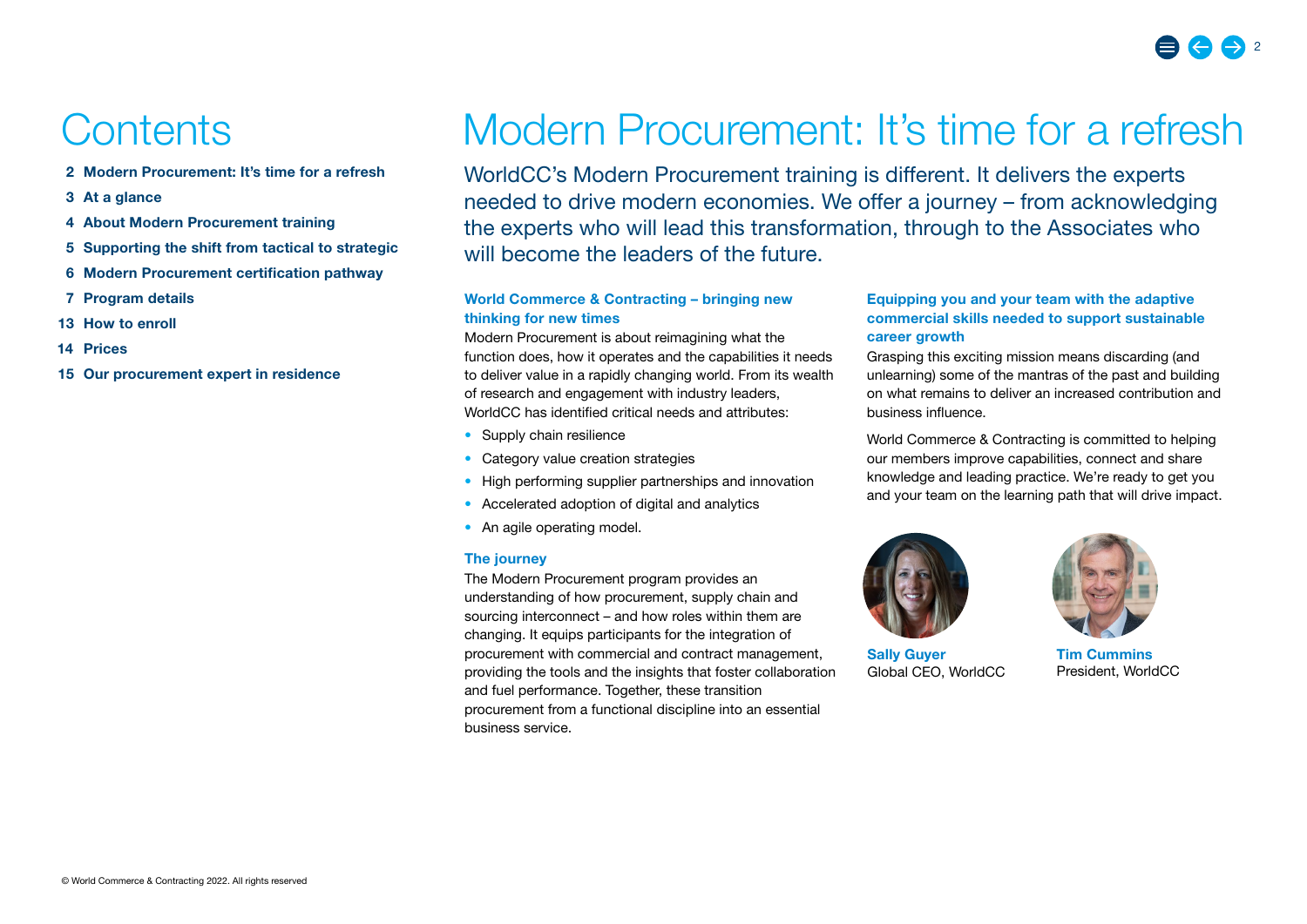## At a glance

Traditional procurement requires a shift in mission, skills and approach in a rapidly changing world. The recent pandemic has highlighted the critical importance of strong supply chains and robust commercial relationships, bringing the specialist role of procurement into sharp focus as an indispensable value creation business service.

WorldCC's global leadership in the area of procurement for over 20 years uniquely positions it to provide the best training resource and a certification pathway to meet the current challenge. We are here to help you and your organization achieve success. Are you ready to get started?



#### Program highlights

- Four levels of certification
- Flexible route to achieve certification
- Eight core programs to develop the skills required of a Modern Procurement team
- Workshops led by world-class trainers, experienced in global online learning
- Robust information exchange, skills development and collaboration in online virtual workshops.



#### Benefits for individuals and teams

- Develop skills to embrace the new reality of technology capability, multi-tiered risk and global competition
- Impact the procurement lifecycle from long range corporate plans using an innovative supply base
- Achieve a world recognized certification
- Elevate experience and career opportunities
- Join and network within an established global community.



#### Benefits for employers

- Create clarity, understanding and consistency of practice
- Better outcomes from improved trading relationships
- Lead within the organization on driving value, innovation and digital transformation
- Demonstrate investment in your people and nurture employee growth and excellence
- Instill a culture of positivity and support.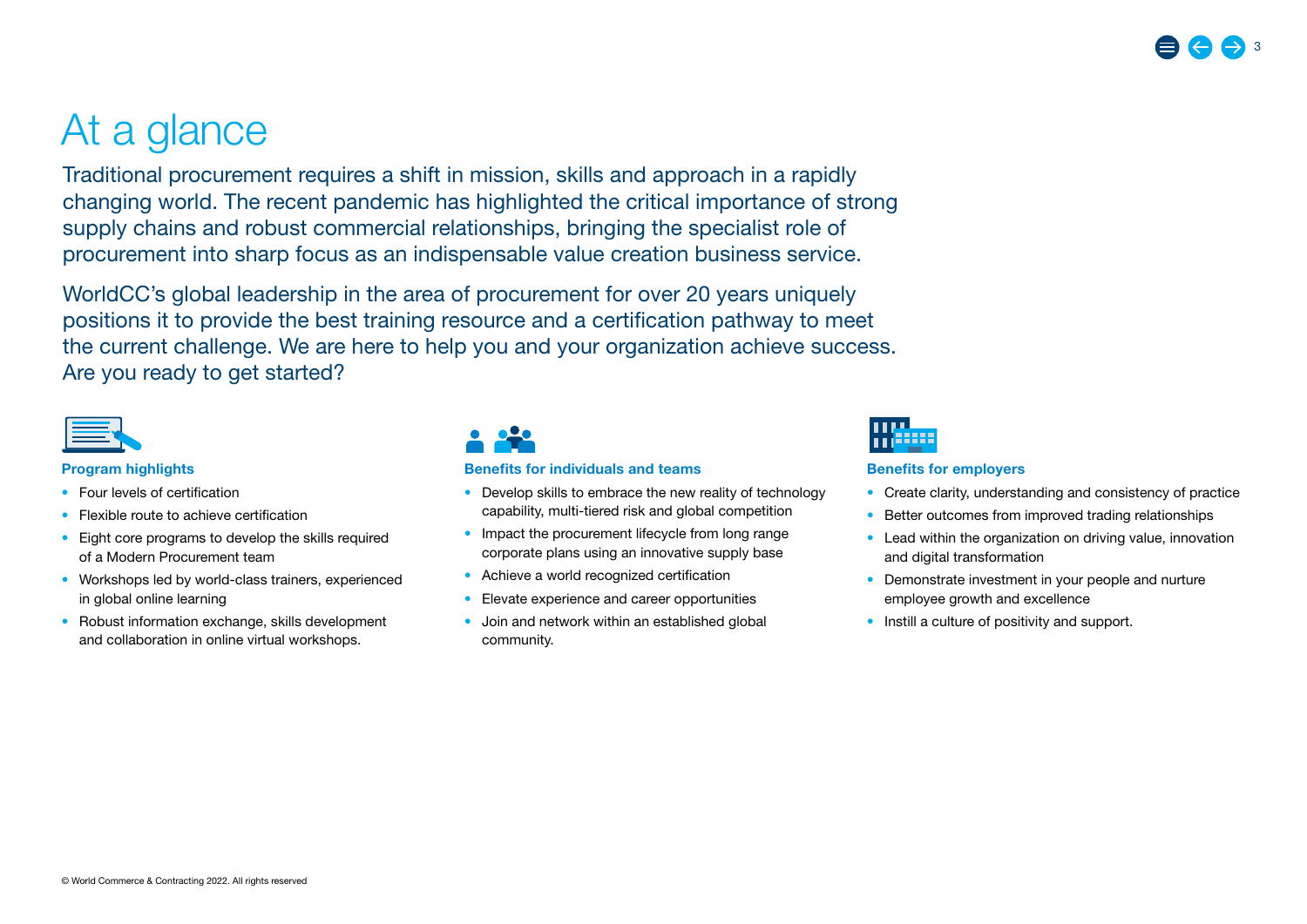## <span id="page-3-0"></span>About Modern Procurement training

WorldCC's program leads to the award of an internationally recognized certification in procurement at Associate, Practitioner, Advanced Practitioner and Expert Levels. The Modern Procurement offerings create a framework of the necessary skills to deliver on expectations of an innovative and optimal supply base.

As organizations evolve, they are required to handle dramatic shifts in the competitive marketplace, customer expectations, employee relations, societal requirements, dynamic technological advancement, and the growing impact of a changing risk landscape.

The programs that comprise this certification path are designed to support those who realize that the traditional cost savings focused procurement function, which delivered consistent reductions in unit price for the last 30 years, requires a shift in mission, skills, and approach. While WorldCC's programs are rooted in transactional skill development to ensure competency, you will also develop the skills to embrace the new reality of technology capability, multi-tiered risk, global competition, along with corporate and social expectations to guide strategy.

#### Who are these programs for?

Procurement professionals and growth oriented category experts in both the public and private sectors who require the knowledge, skills, best practice insights, and achievements needed to thrive in procurement in the current environment.

#### Can I register for a program even if I am not pursuing a certification?

Yes, WorldCC members can join any of the programs in any order without embarking on the certification pathway.

#### How long is certification valid?

Certification is valid for a period of two years with an active World Commerce & Contracting membership. Upon certification renewal, members must demonstrate that they have acquired 40 points of Continuing Professional Development (CPD) credits.

#### What's the delivery format?

Generally, the programs are delivered virtually, in classes made up of 4 hour instructor led training sessions. Sessions are designed to be highly interactive, with the objective to augment understanding, as well as impact behaviors. See page 13 for session dates.

The Operational Capability program is delivered in a blended format, combining approximately 12 hours of on-demand learning, with 8 hours of interactive virtual workshops.

As members, candidates also have access to the WorldCC Content Hub for research and on-the-job guidance.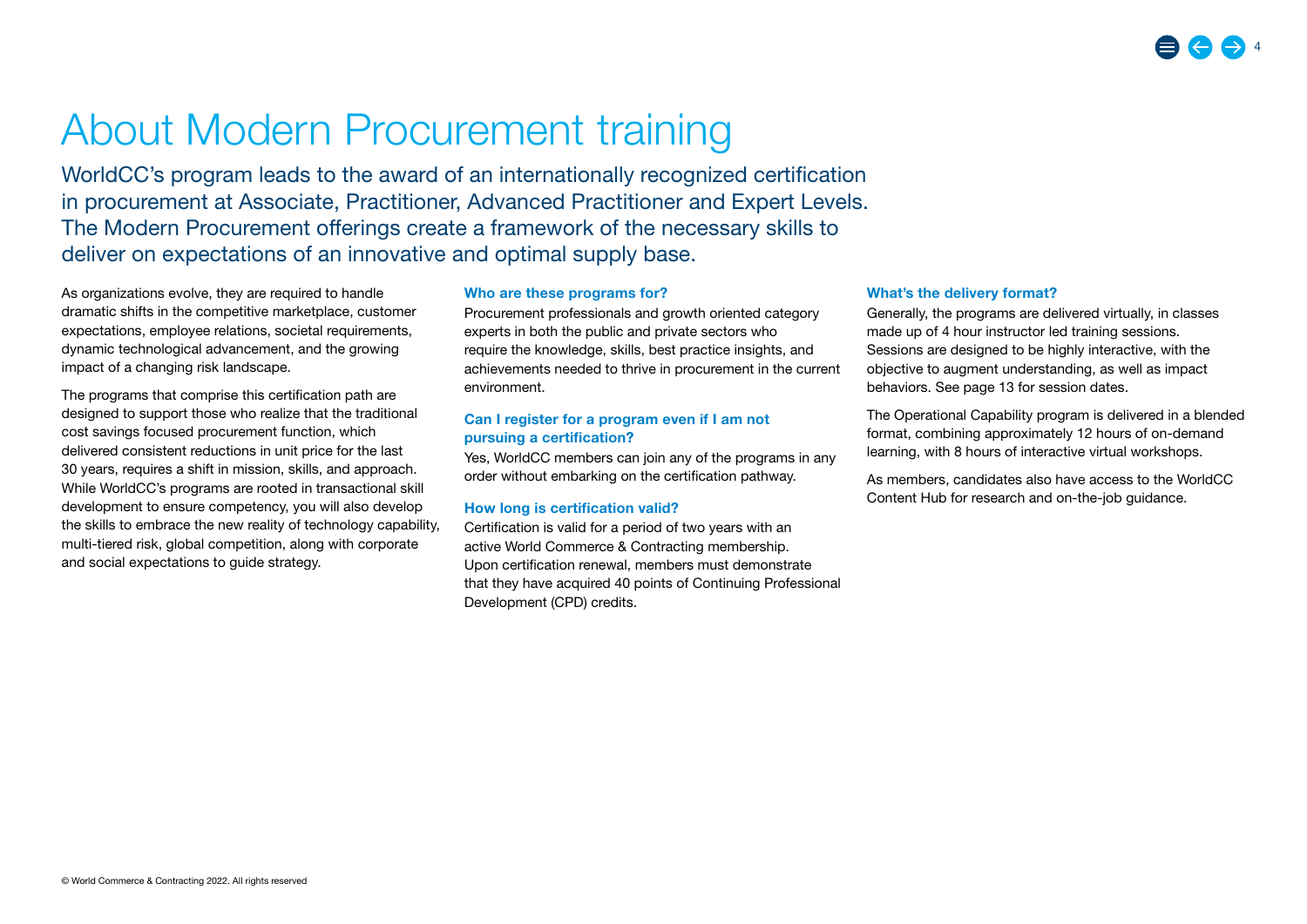## <span id="page-4-0"></span>Supporting the shift from tactical to strategic

While WorldCC's programs are rooted in transactional skill development to ensure competency, you will also develop the skills of a Modern Procurement team in order to become an indispensable business service, helping to drive strategic decision-making. These programs seek to support individuals and teams to thrive in the new reality of technology capability, multi-tiered risk, global supply chains, innovation, along with corporate and social expectations.

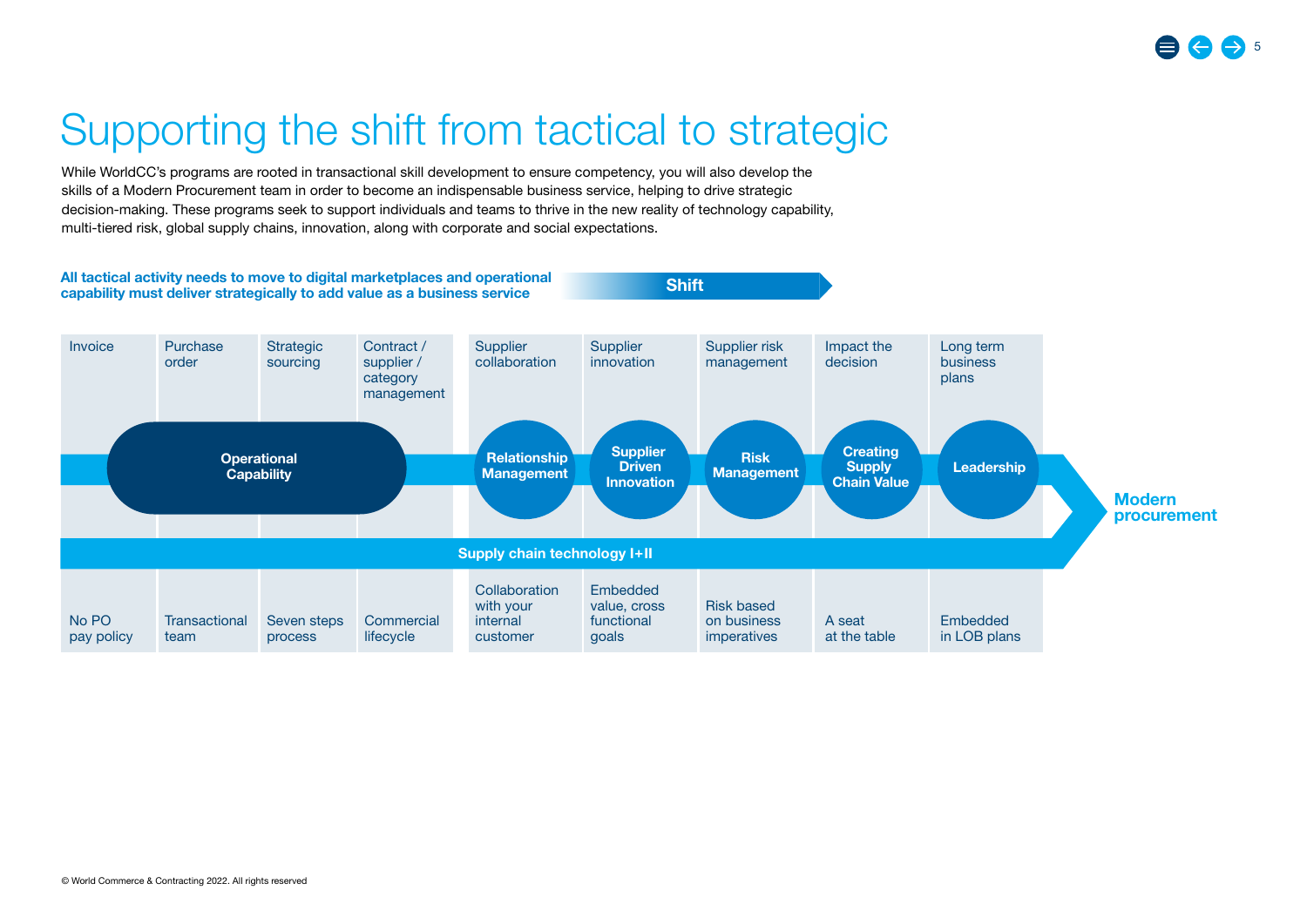2. Earn 64 CPD points.

## <span id="page-5-0"></span>Modern Procurement certification pathway

To earn certification, candidates are required to complete the number of hours of study in approved Modern Procurement (MP) programming at each level. See below for required hours.

| <b>Operational</b><br><b>Capability</b><br>20 hours                                                          | <b>Risk</b><br><b>Management</b><br>8 hours                   | <b>Creating Supply</b><br><b>Chain Value</b><br>8 hours | <b>Relationship</b><br><b>Management</b><br>8 hours | Leveraging<br><b>Supply Chain</b><br><b>Technology I+II</b><br>8 hours each | <b>Supplier Driven</b><br><b>Innovation</b><br>8 hours | <b>Additional programs</b><br>Please see the WorldCC website<br>for the list and descriptions of<br>additionally qualifying programs<br>offered by WorldCC and its<br>accredited training partners. |
|--------------------------------------------------------------------------------------------------------------|---------------------------------------------------------------|---------------------------------------------------------|-----------------------------------------------------|-----------------------------------------------------------------------------|--------------------------------------------------------|-----------------------------------------------------------------------------------------------------------------------------------------------------------------------------------------------------|
| <b>Associate</b>                                                                                             | 8 or 20 hours                                                 |                                                         |                                                     |                                                                             |                                                        |                                                                                                                                                                                                     |
| Complete only the<br>Operational Capability program (20 hours) or<br>the Bridge program (8 hours) see page 8 |                                                               |                                                         |                                                     |                                                                             |                                                        |                                                                                                                                                                                                     |
| <b>Practitioner</b>                                                                                          |                                                               |                                                         |                                                     |                                                                             |                                                        | 28 or 40 hours total                                                                                                                                                                                |
| plus 20 hours of approved MP programs                                                                        | Complete the Operational Capability program or Bridge program |                                                         |                                                     |                                                                             |                                                        |                                                                                                                                                                                                     |
| <b>Advanced Practitioner</b>                                                                                 |                                                               |                                                         |                                                     |                                                                             |                                                        | 52 or 64 hours total                                                                                                                                                                                |
| plus 44 hours of approved MP programs                                                                        | Complete the Operational Capability program or Bridge program |                                                         |                                                     |                                                                             |                                                        |                                                                                                                                                                                                     |
|                                                                                                              |                                                               |                                                         |                                                     |                                                                             |                                                        | <b>Expert</b>                                                                                                                                                                                       |
|                                                                                                              |                                                               |                                                         |                                                     |                                                                             |                                                        | To achieve Expert practitioner<br>level, you must:                                                                                                                                                  |
|                                                                                                              |                                                               |                                                         |                                                     |                                                                             |                                                        | 1. Become an Advanced<br>practitioner; and thereafter                                                                                                                                               |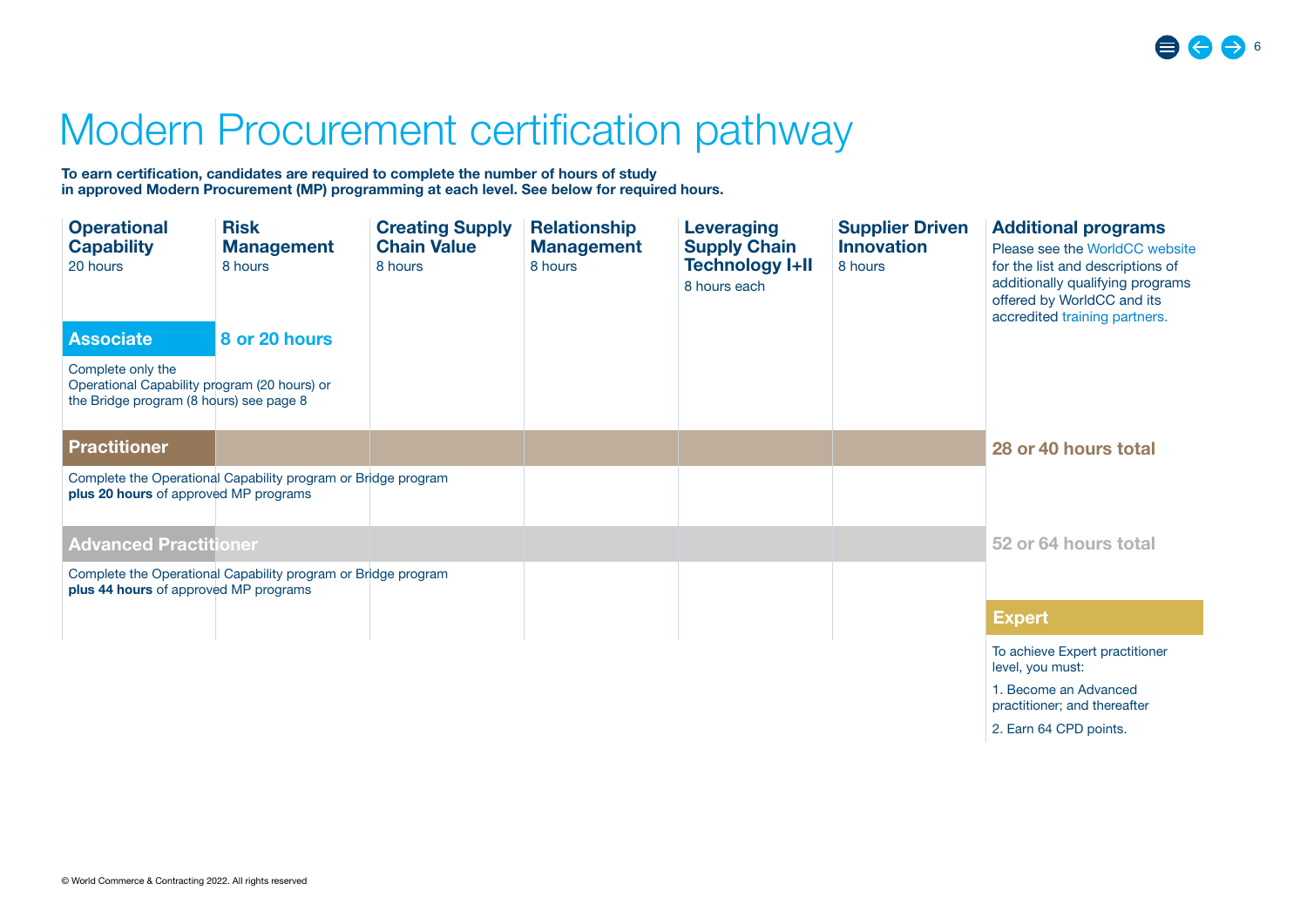# <span id="page-6-0"></span>Program details

## Operational Capability (20 hours)

#### Program goals

Procurement teams have historically focused on excellence in operational capability as a core of their value proposition. Through the lens of Modern Procurement, this program lays the foundation for a team to perform the next generation of value creation. The goal is to understand operational excellence from a technical and strategic perspective, and provide a framework to deliver these capabilities to the organization.

The program focuses on developing exceptional transactional efficiency through order-and-pay technology and effective sourcing needs. It includes a review of category expertise, source-to-pay technology, integration of marketplaces and supply chain visibility. We will review the end-to-end procurement process within the commercial lifecycle to create an environment where risk and costs can be balanced, and the terms and conditions are incorporated into an active management program.

Categories of spend are increasing in complexity, requiring more sophisticated contracts with greater detail. The contract creates the framework for collaboration and is the tool to spur innovation for future revenue. A strong collaborative contract will foster strong relationships with suppliers and clearly identify deliverables, program

details and expectations on all sides of the relationship. This will include the internal customer, audit, compliance, diversity, n-tier management, sustainability, risk mitigation and innovation. Our goal is to also understand the total cost of ownership, reviewing the concepts of supplier management and skills around change management.

#### How does this program apply to certification?

Upon successful completion, candidates earn 20 Modern Procurement hours and an Associate level certification. This program, or where appropriate the Bridge Program, is also required to earn a Practitioner or Advanced Practitioner certification.

#### What is the delivery format?

This program is delivered in a blended format, combining approximately 12 hours of on-demand learning, with 8 hours of interactive virtual workshops.

The on-demand learning includes microlearning videos, discussion boards, and short assessments at the end of each topic. The interactive virtual workshops are organized as 2 x 4 hour online sessions.

Sessions are designed to be highly interactive, with the objective to augment understanding, as well as impact behaviors. As members, candidates also have access to the WorldCC Content Hub for research and on-the-job guidance.

#### Assessment for certification

To successfully complete the program and earn an Associate level certification, learners must pass the online assessments at the end of each topic delivered on-demand and participate in the 8 hours of virtual workshop.

Continuing Professional Development Participants earn 20 CPD points.

#### Topics covered

- Spend analytics
- Sourcing strategy (including RFP, RFQ and ITT's)
- Risk mitigation
- Negotiation
- Contract drafting and design
- SOWs
- Commercial awareness
- Order to pay process (authorization, budgeting, order placement, logistics, payment, supply chain financing)
- Category management
- Contract management
- Supplier management
- Change management
- Quality and service.

## Bridge program

#### CCM or SRM certified?

Learners who hold a current WorldCC CCM or SRM certification can bypass the full Operational Capability program and achieve Associate level Modern Procurement certification with the 8 hour Bridge program.

Learners join Operational Capability candidates for the 2 x 4 hour virtual workshop sessions to bridge their understanding and earn an Associate certification.

#### Certified with another organization or hold a relevant degree?

WorldCC can recognize certifications and / or degrees from other organizations and Universities toward the requirements for the WorldCC Modern Procurement Associate level. Typically, learners are required to supplement their degree and / or certification with WorldCC's Bridge program.

#### 2+ years procurement experience?

Candidates with 2+ years procurement experience may also be eligible to achieve Associate level certification through the Bridge Program.

Contact learning@worldcc.com to see if you qualify and explore your options.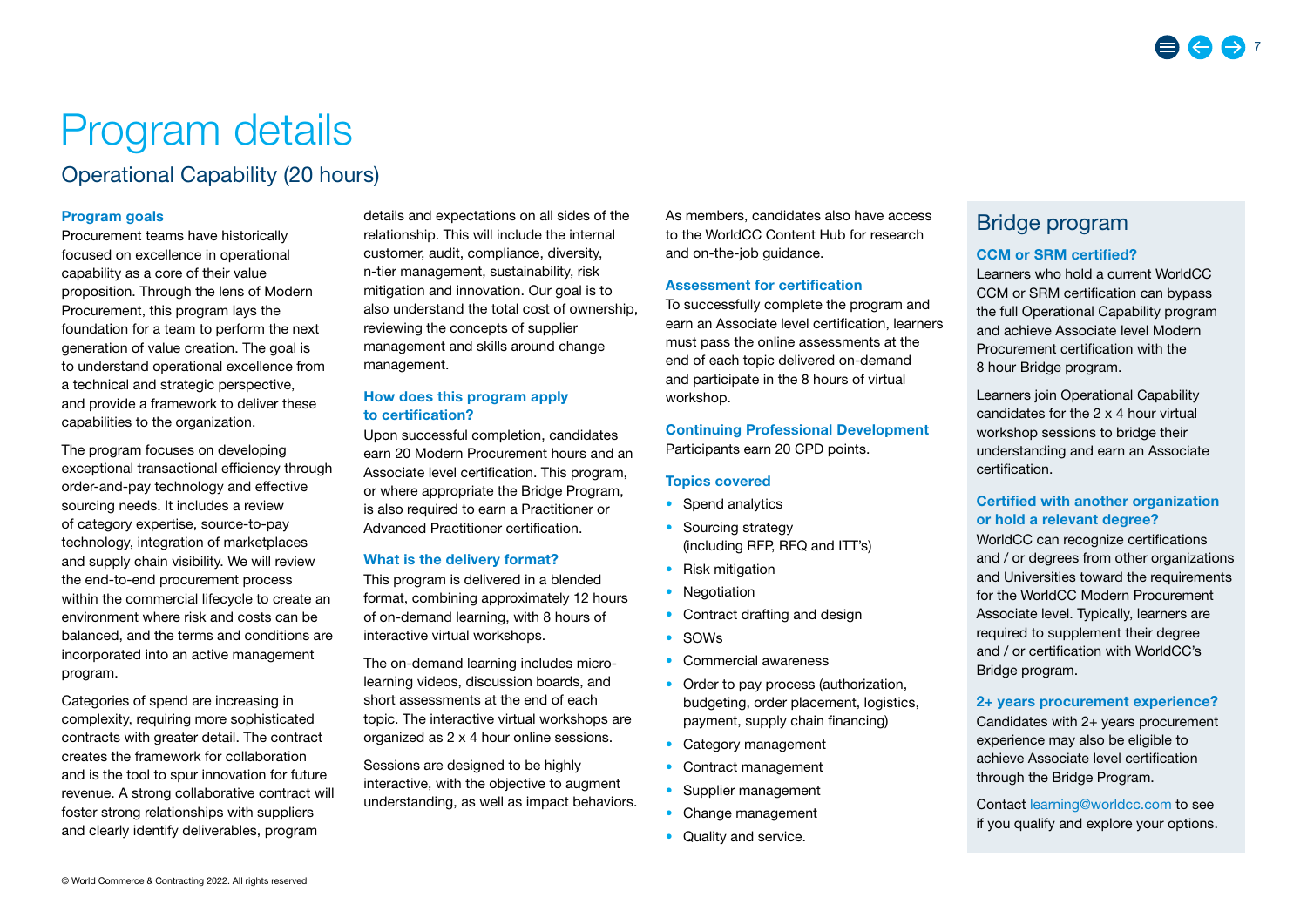## Risk Management (8 hours)

#### Program goals

Risk has become an active part of every procurement function and a vital skill set to support the safe and reliable delivery of products and services to the organization. We need to stop rigid cost driven monoculture, where cost savings drive all decisions.

This program will cover risk types including Financial, Cyber, Operational, Geographic, Reputational and Regulatory. The need for awareness and prevention as well as skills to generate remediation, reporting and governance. The strategy to create a priority driven risk management program which will include the use of third party risk management, suppliers, strong contract governance and robust sourcing.

The largest day to day risk for a company is inferior quality. The best remediation is a strong procurement function. It is imperative that the procurement team collaborates with internal teams such as Risk, Audit, Finance and Engineering, and external teams including suppliers and category experts to develop a proactive risk mitigation solution.

The department needs to have an expert lead this effort and create a framework for the team to follow. This includes risk modelling, predictive versus reactive activity, and understanding of sustainability and being anti-fragile. This can include the full restructuring of the supply chain – a major undertaking for any organization.

#### How does this program apply to certification?

Upon successful completion, candidates earn 8 Modern Procurement hours to apply towards Practitioner or Advanced Practitioner certification. Candidates also earn a Certificate of Completion.

#### What is the delivery format?

The program is delivered in 2 x 4 hour instructor led training sessions, delivered virtually. Sessions are designed to be highly interactive, with the objective to augment understanding, as well as impact behaviors.

As members, candidates also have access to the WorldCC Content Hub for research and on-the-job guidance.

Continuing Professional Development Participants earn 8 CPD points.

#### Topics covered

- Third party risk management
- Risk modeling
- Predictive versus reactive
- Sustainability
- Anti-fragility
- Innovative, rapid response supply chains
- Agility
- Uncertainty management
- Risk versus opportunity.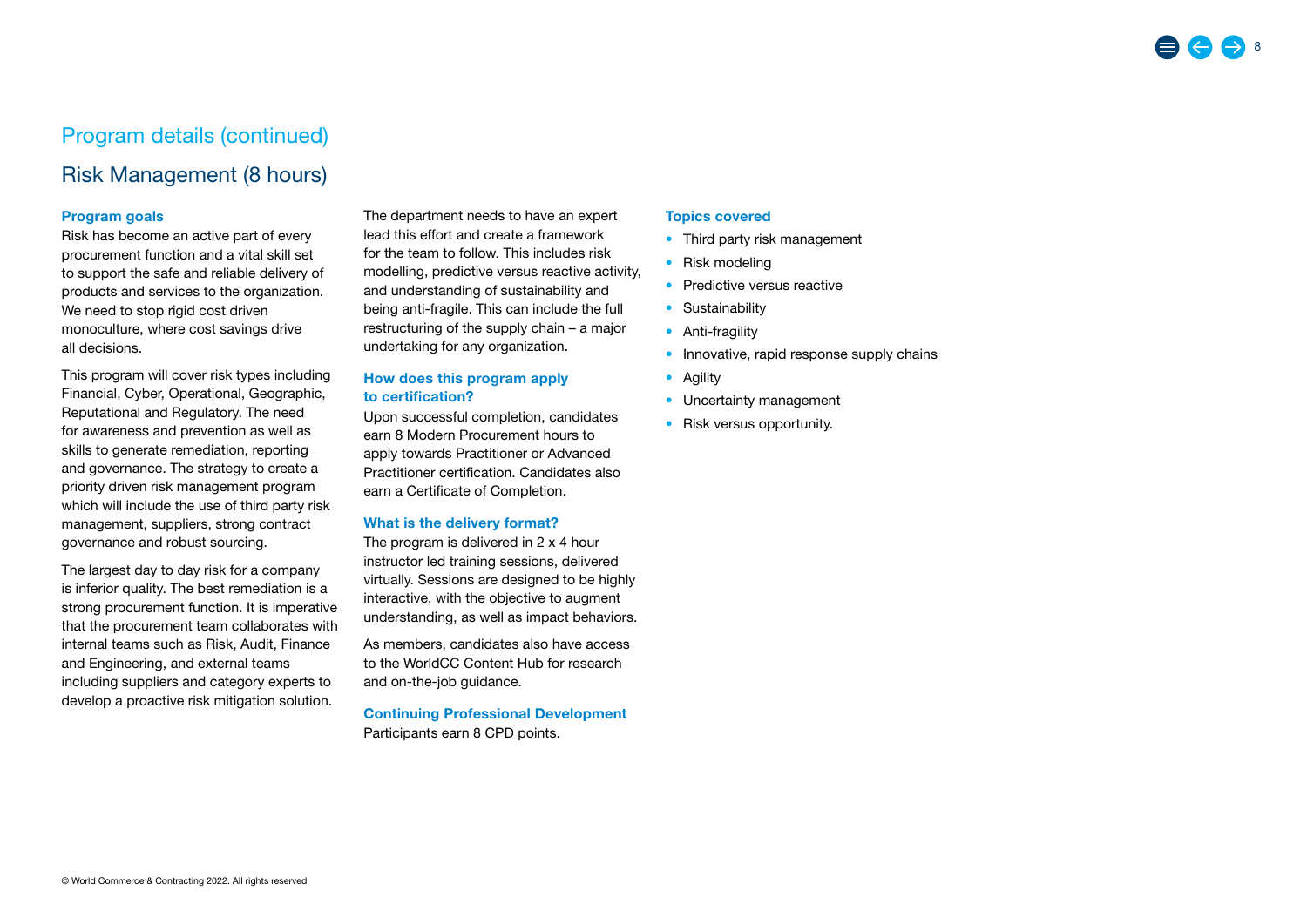## Creating Supply Chain Value (8 hours)

#### Program goals

This program will build an understanding of how your work translates into value for your organization. You will need to become a business athlete, to understand how the CEO, CFO, Treasurer, HR executive, and the CIO create value. Know the numbers that generate success for the company – how they measure success needs to be how you measure success. It is imperative that you run procurement like a business, considering customer service, clear deliverables to the organization and how they are marketed to each internal organization. Your products are your supplier base and all they have to offer. Your value is building a dynamic solution that delivers optimal value for the products and services of a global supply chain and protecting the company from supply chain risk.

Every business is deeply intertwined with environmental, social and governance (ESG) concerns. An optimal supply chain offers wide reaching opportunities to create value for your organization. Environmental criteria includes energy usage, discharged waste, the resources needed, including carbon emissions and the climate change impact.

Social criteria includes how you build your reputation with people and organizations where you do business. Governance is how you manage and control your department and suppliers, how you make effective decisions, comply with the law, and meet the needs of external stakeholders.

In this program, you will understand how to leverage ESG tools and principles to create business value.

#### How does this program apply to certification?

Upon successful completion, candidates earn 8 Modern Procurement hours to apply towards Practitioner or Advanced Practitioner certification. Candidates also earn a Certificate of Completion.

#### What is the delivery format?

The program is delivered in 2 x 4 hour instructor led training sessions, delivered virtually. Sessions are designed to be highly interactive, with the objective to augment understanding, as well as impact behaviors.

As members, candidates also have access to the WorldCC Content Hub for research and on-the-job guidance.

Continuing Professional Development Participants earn 8 CPD points.

#### Topics covered

- Identify / communicate your USP in the following areas:
	- Supplier relationship management
	- Contract lifecycle management
	- Micro and macro economics
- Learn to 'think and act like an owner'
- Move away from cost savings into EPS
- Balancing requirements
- Sustainability versus corporate social responsibility
- Environmental, social and economic pillars
- Supplier diversity
- Circular procurement.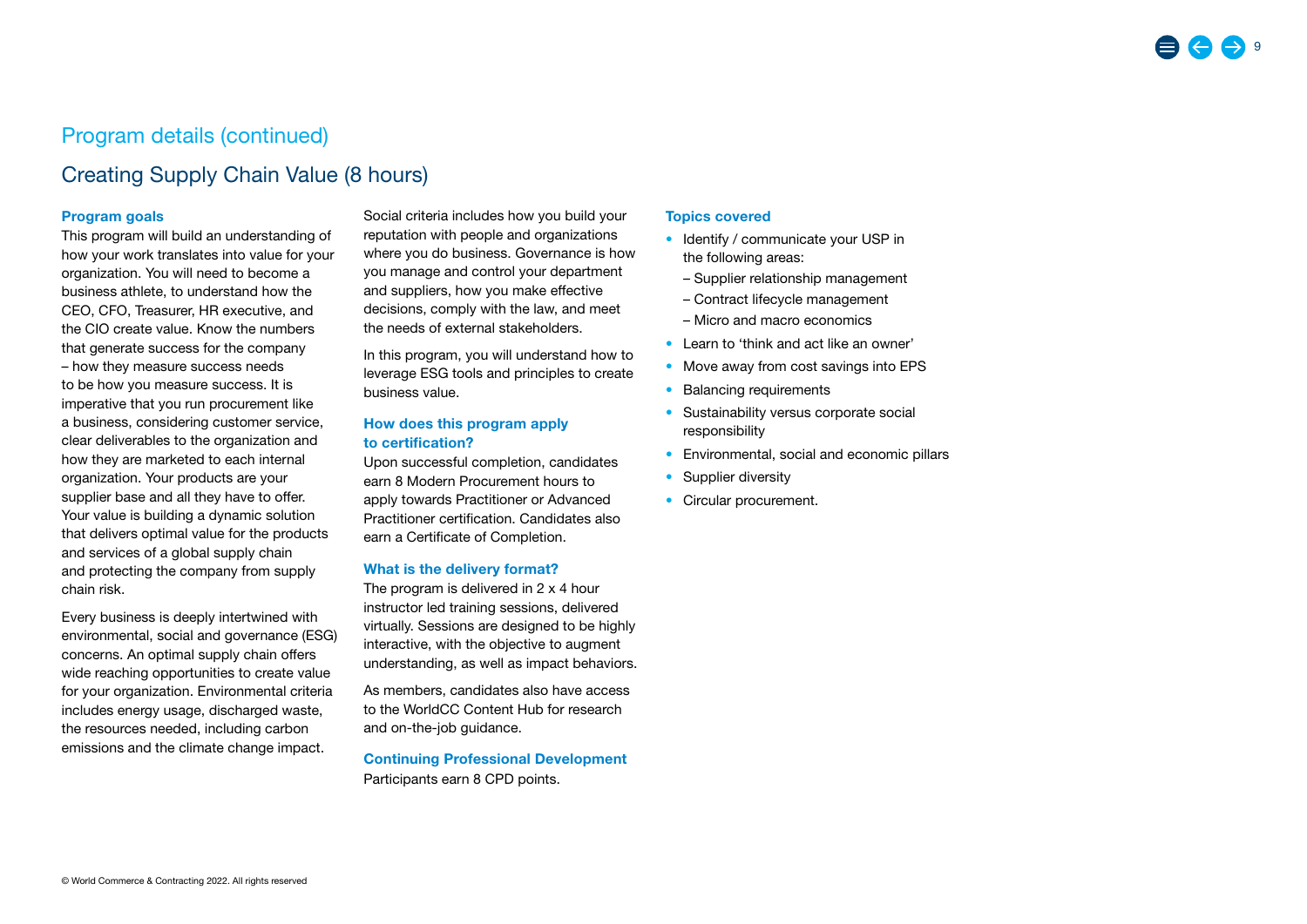## Relationship Management (8 hours)

#### Program goals

Relationships are the core of the procurement process, both inside the department and organization, and with customers and suppliers. Success is built on the capacity to influence and that, in turn, is based on the ability to understand the perspectives of the participants in the process. Building relationships seems to come easy to some, and often, those individuals realize that the success of others creates the baseline for personal success.

This program provides the knowledge and tools on how relationships can be built with partner organizations. It also develops the ability to become a trusted advisor to team leaders, instilling a confidence that demonstrates you understand their priorities and will strive to make them successful (and work to develop the related skills). In many cases, this requires the ability to change the culture within your function and the organization. The starting point is clear, simple, and constant communication, up, down, and across.

#### How does this program apply to certification?

Upon successful completion, candidates earn 8 Modern Procurement hours to apply towards Practitioner or Advanced Practitioner certification. Candidates also earn a Certificate of Completion.

#### What is the delivery format?

The program is delivered in 2 x 4 hour instructor led training sessions, delivered virtually. Sessions are designed to be highly interactive, with the objective to augment understanding, as well as impact behaviors.

As members, candidates also have access to the WorldCC Content Hub for research and on-the-job guidance.

Continuing Professional Development Participants earn 8 CPD points.

#### Topics covered

- Building relationships and understanding perspectives of internal customers, partners, leaders and suppliers
- Be a business person in procurement, not a procurement person in business
- Identifying internal customers' business challenges
- Proposing alternatives based on knowledge and understanding
- Becoming a change agent
- Becoming a trusted advisor
- Creating partnerships with suppliers to cultivate supplier innovation.

*"It is surprising how much you can accomplish if you don't care who gets the credit."*  Abraham Lincoln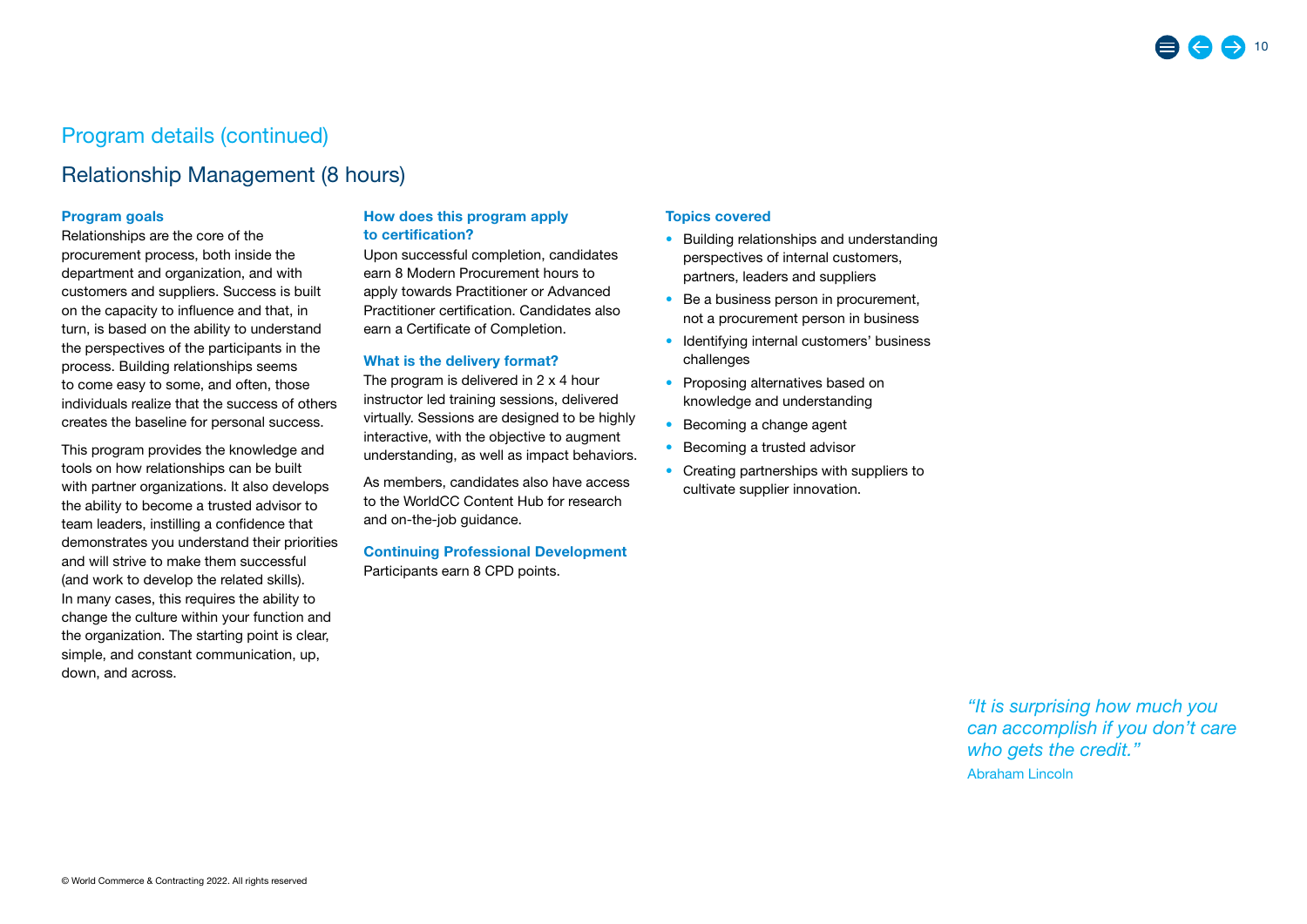## Leveraging Supply Chain Technology, parts I+II (8 hours each)

#### Workshop goals

These programs are designed to understand the use of technology in our space. Part I focuses on the technology impacting procurement today. Part II positions you to lead on the technology that will fundamentally impact and alter procurement in the imminent future.

#### Part I

How we build a function that delivers the most effective process, developing the most creative mix of people with talent from both inside and outside of the company and then implement the technology.

#### Part II

We need to be constantly aware of game changing technology and understand the role of the Procurement Information Architect role. There are BOTS, Augmented Intelligence, RPA, Blockchain, Artificial Intelligence and Analytical tools that can help or devolve into a morass of pain and suffering. Technology needs to be a force multiplier within a strong vision. You need to use sales and marketing to help find and optimize technology without losing sight of what motivates marketing and sales.

#### How does this program apply to certification?

Upon successful completion, candidates earn 8 Modern Procurement hours to apply towards Practitioner or Advanced Practitioner certification. Candidates also earn a Certificate of Completion.

#### What is the delivery format?

The programs are each delivered in 2 x 4 hour instructor led training sessions, delivered virtually. Sessions are designed to be highly interactive, with the objective to augment understanding, as well as impact behaviors.

As members, candidates also have access to the WorldCC Content Hub for research and on-the-job guidance.

#### Continuing Professional Development

Participants earn 8 CPD points.

#### Topics covered in Part I

- Technology supporting process and people (technology impacting spend analytics, supplier data, sourcing, contract, requisitioning, category specific)
- Data collection, mining and analytics
- Monitoring and managing internal and external technology changes.

#### Topics covered in Part II

- Blockchain and IOT
- Artificial Intelligence
- BOTS, Augmented Intelligence, RPA
- Marketplace technology
- Governance
- Performance management
- Transformation and change management
- Procurement Information Architect role.

*"It's not a faith in technology. It's faith in people."*  Steve Jobs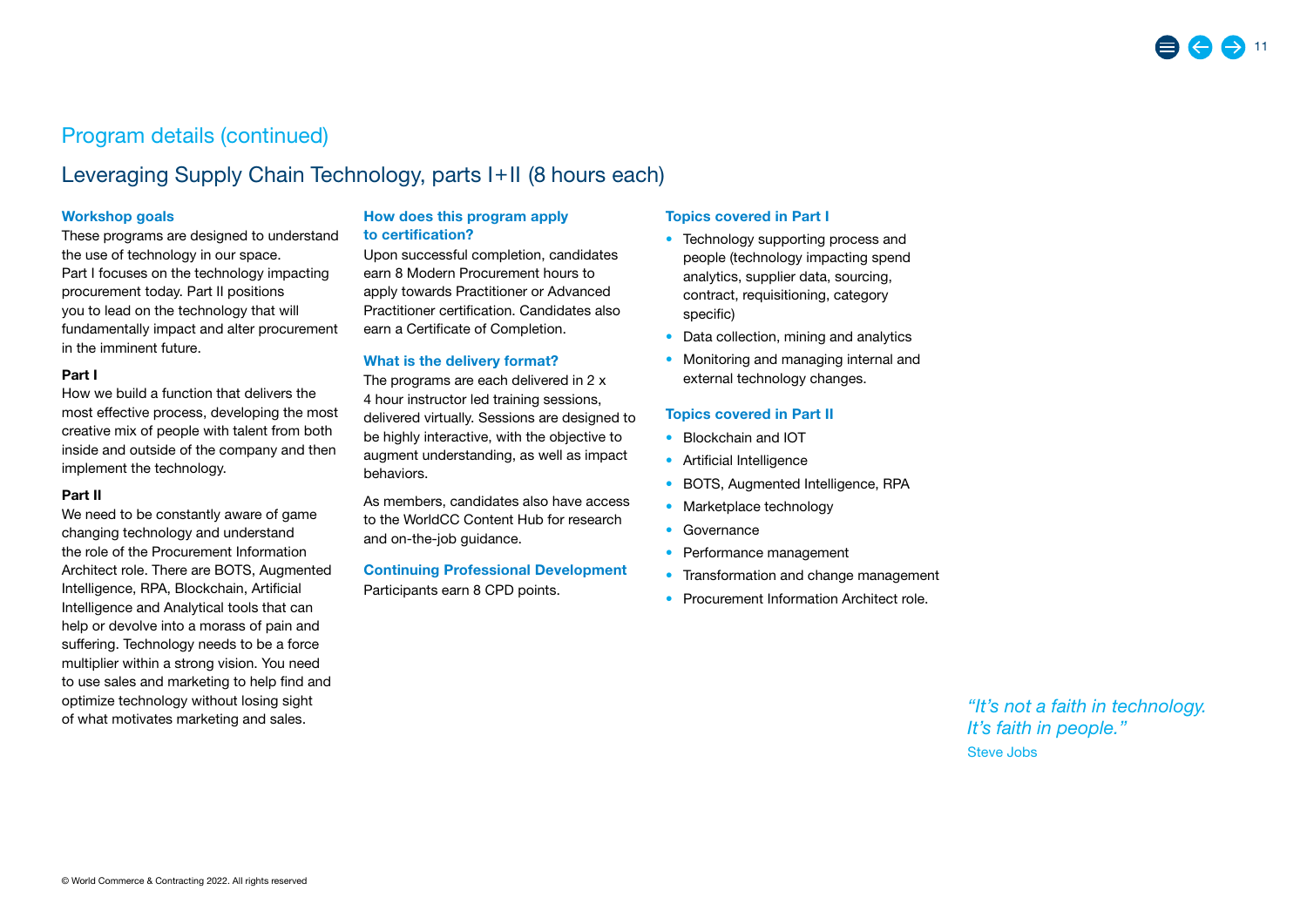## Supplier Driven Innovation (8 hours)

#### Program goals

Procurement is filled with new opportunities, technology, companies, strategies, and challenges on a global basis. We experience new lines of thought, from around the world, connect with brilliant people both inside the organization and our suppliers.

Our job is to be curious, find innovative solutions, build new supply chains that drive innovation within our own companies.

We have the opportunity to incorporate social change, environmental improvements, and innovation within our supply base. Every day we face challenges to improve the status quo. The question is how do we create value on a holistic basis, to be better, faster, cheaper, cleaner, more diverse, inclusive and deliver optimal solutions for our partners? We need a willingness to learn, find and nurture innovators in our supply chain, building collaborative and synergistic value that in turn creates an innovation engine.

#### How does this program apply to certification?

Upon successful completion, candidates earn 8 Modern Procurement hours to apply towards Practitioner or Advanced Practitioner certification. Candidates also earn a Certificate of Completion.

#### What is the delivery format?

The program is delivered in 2 x 4 hour instructor led training sessions, delivered virtually. Sessions are designed to be highly interactive, with the objective to augment understanding, as well as impact behaviors.

As members, candidates also have access to the WorldCC Content Hub for research and on-the-job guidance.

Continuing Professional Development Participants earn 8 CPD points.

#### Topics covered

- Intrapreneurship
- Identify and leverage the shifters and innovators in our supply chain
- Earn the respect of the internal customer
- Structure relationships that drive innovation and continuous competitive advantage.

*"My favorite words are possibilities, opportunities and curiosity. I think if you are curious, you create opportunities, and then if you open the doors, you create possibilities."* Mario Testino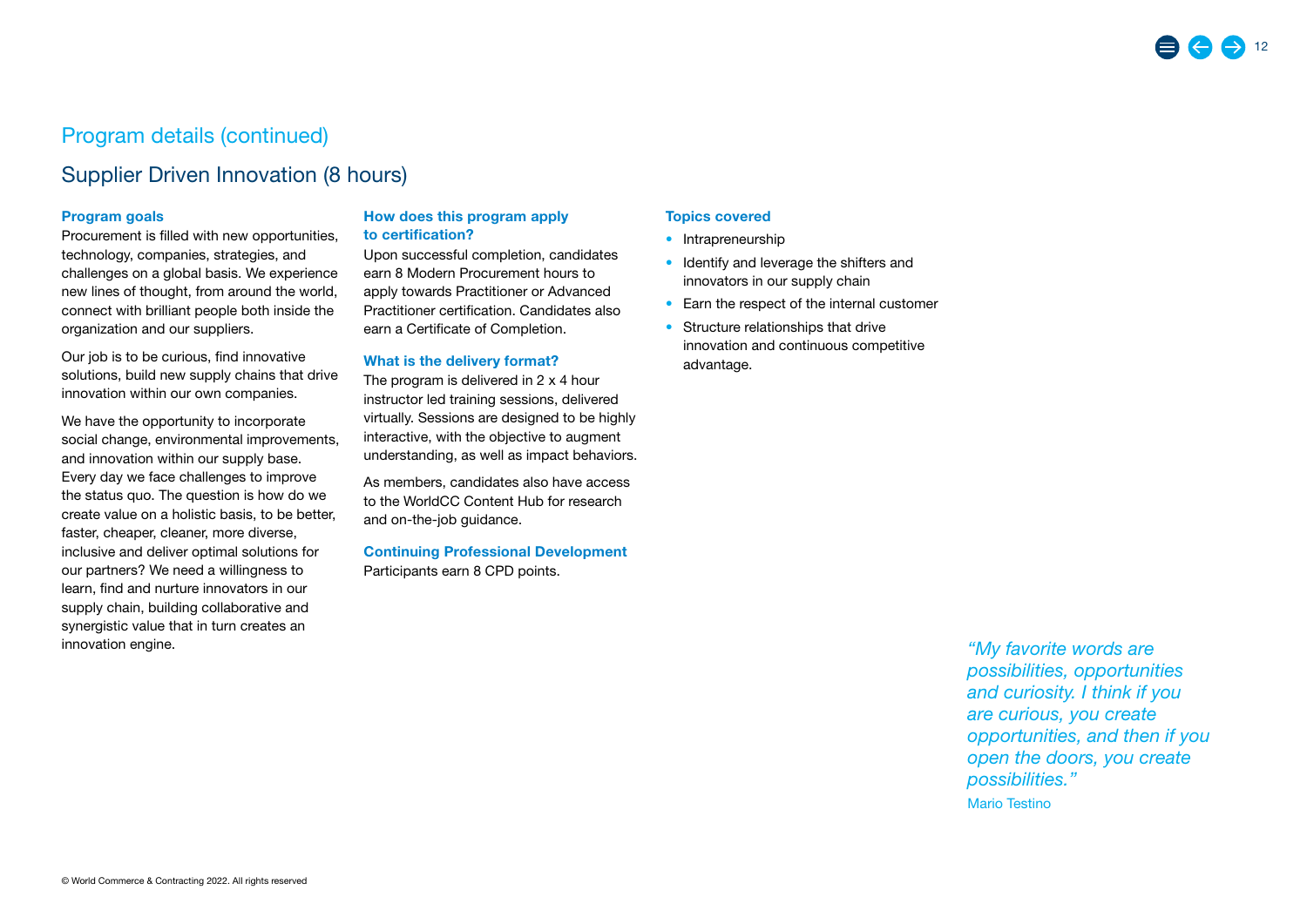## <span id="page-12-0"></span>How to enroll

Choose a program and class for 2022 from the options below. You can enroll in any program in any order, but you must complete both sessions (1 and 2) within the class you choose for each program.

Enterprise / corporate group delivery at APAC-friendly times is also available. Please contact [learning@worldcc.com](mailto:learning%40worldcc.com?subject=Modern%20Procurement%20program) for more information.

#### All sessions start at 11am Eastern Time.

| <b>Operational</b><br><b>Capability</b><br>8 hours (2 sessions)<br>plus 12 hours of<br>on-demand content | <b>Bridge</b><br><b>Program</b><br>8 hours<br>(2 sessions) | <b>Risk</b><br><b>Management</b><br>8 hours<br>(2 sessions) | <b>Creating Supply</b><br><b>Chain Value</b><br>8 hours<br>(2 sessions) | <b>Relationship</b><br><b>Management</b><br>8 hours<br>(2 sessions) | Leveraging<br><b>Supply Chain</b><br><b>Technology I</b><br>8 hours<br>(2 sessions) | Leveraging<br><b>Supply Chain</b><br><b>Technology II</b><br>8 hours<br>(2 sessions) | <b>Supplier Driven</b><br><b>Innovation</b><br>8 hours<br>(2 sessions) |
|----------------------------------------------------------------------------------------------------------|------------------------------------------------------------|-------------------------------------------------------------|-------------------------------------------------------------------------|---------------------------------------------------------------------|-------------------------------------------------------------------------------------|--------------------------------------------------------------------------------------|------------------------------------------------------------------------|
| Class 1                                                                                                  | <b>Class 1</b>                                             | <b>Class 1</b>                                              | <b>Class 1</b>                                                          | <b>Class 1</b>                                                      | <b>Class 1</b>                                                                      | <b>Class 1</b>                                                                       | <b>Class 1</b>                                                         |
| Sep 20 Session 1                                                                                         | Sep 20 Session 1                                           | Session 1<br><b>Oct 11</b>                                  | Session 1<br><b>Oct 18</b>                                              | Nov 01 Session 1                                                    | Nov 15 Session 1                                                                    | Nov 29 Session 1                                                                     | Dec 06 Session 1                                                       |
| Sep 22 Session 2                                                                                         | Sep 22 Session 2                                           | Session 2<br><b>Oct 13</b>                                  | Session 2<br><b>Oct 20</b>                                              | Nov 03 Session 2                                                    | Nov 17 Session 2                                                                    | Dec 01 Session 2                                                                     | <b>Dec 08</b> Session 2                                                |
| Class 2                                                                                                  | <b>Class 2</b>                                             |                                                             |                                                                         |                                                                     |                                                                                     |                                                                                      |                                                                        |
| <b>Oct 04</b> Session 1                                                                                  | Oct 04 Session 1                                           |                                                             |                                                                         |                                                                     |                                                                                     |                                                                                      |                                                                        |
| <b>Oct 06</b> Session 2                                                                                  | <b>Oct 06</b> Session 2                                    |                                                             |                                                                         |                                                                     |                                                                                     |                                                                                      |                                                                        |
| Class 3                                                                                                  | <b>Class 3</b>                                             |                                                             |                                                                         |                                                                     |                                                                                     |                                                                                      |                                                                        |
| Oct 25 Session 1                                                                                         | Oct 25 Session 1                                           |                                                             |                                                                         |                                                                     |                                                                                     |                                                                                      |                                                                        |
| <b>Oct 27</b> Session 2                                                                                  | <b>Oct 27</b> Session 2                                    |                                                             |                                                                         |                                                                     |                                                                                     |                                                                                      |                                                                        |
| Class 4                                                                                                  | <b>Class 4</b>                                             |                                                             |                                                                         |                                                                     |                                                                                     |                                                                                      |                                                                        |
| Dec 13 Session 1                                                                                         | Dec 13 Session 1                                           |                                                             |                                                                         |                                                                     |                                                                                     |                                                                                      |                                                                        |
| <b>Dec 15</b> Session 2                                                                                  | <b>Dec 15</b> Session 2                                    |                                                             |                                                                         |                                                                     |                                                                                     |                                                                                      |                                                                        |

[Find out more and enroll](https://www.worldcc.com/Learn/Professional-Certification/Modern-Procurement)

 $\rightarrow$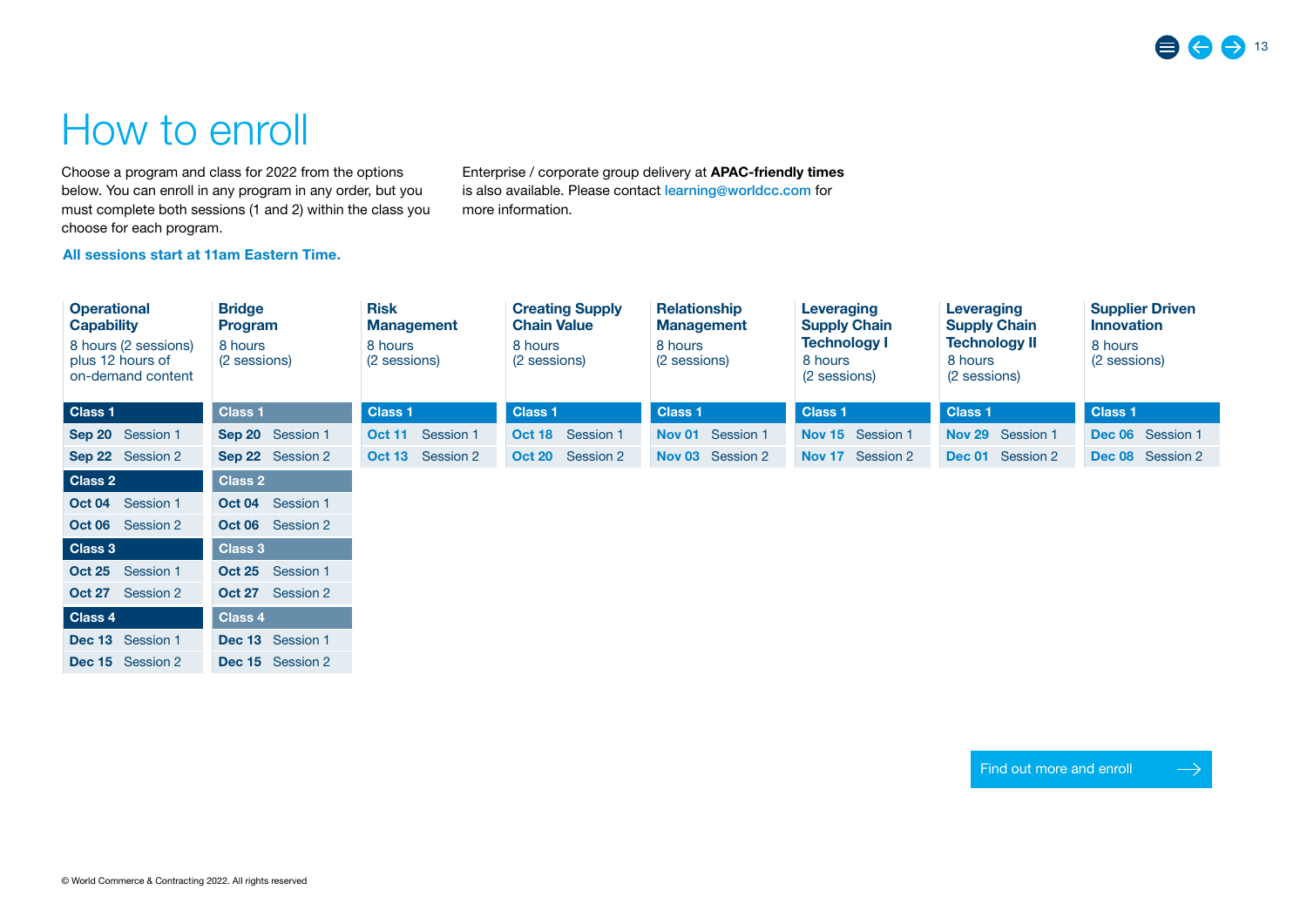## <span id="page-13-0"></span>**Prices**

### Per person



1600 US\$

All other MP programs listed in this catalog (8 hours)



 $\rightarrow$ 

#### [Find out more and enroll](https://www.worldcc.com/Learn/Professional-Certification/Modern-Procurement)



1500 US\$ **PLUS** 

In addition to the price per person, there is a one-off cost per company of US\$ 1,500

#### Benefits of a company specific portal

- Self contained company cohort for secure forum and discussions
- Better reporting and tracking